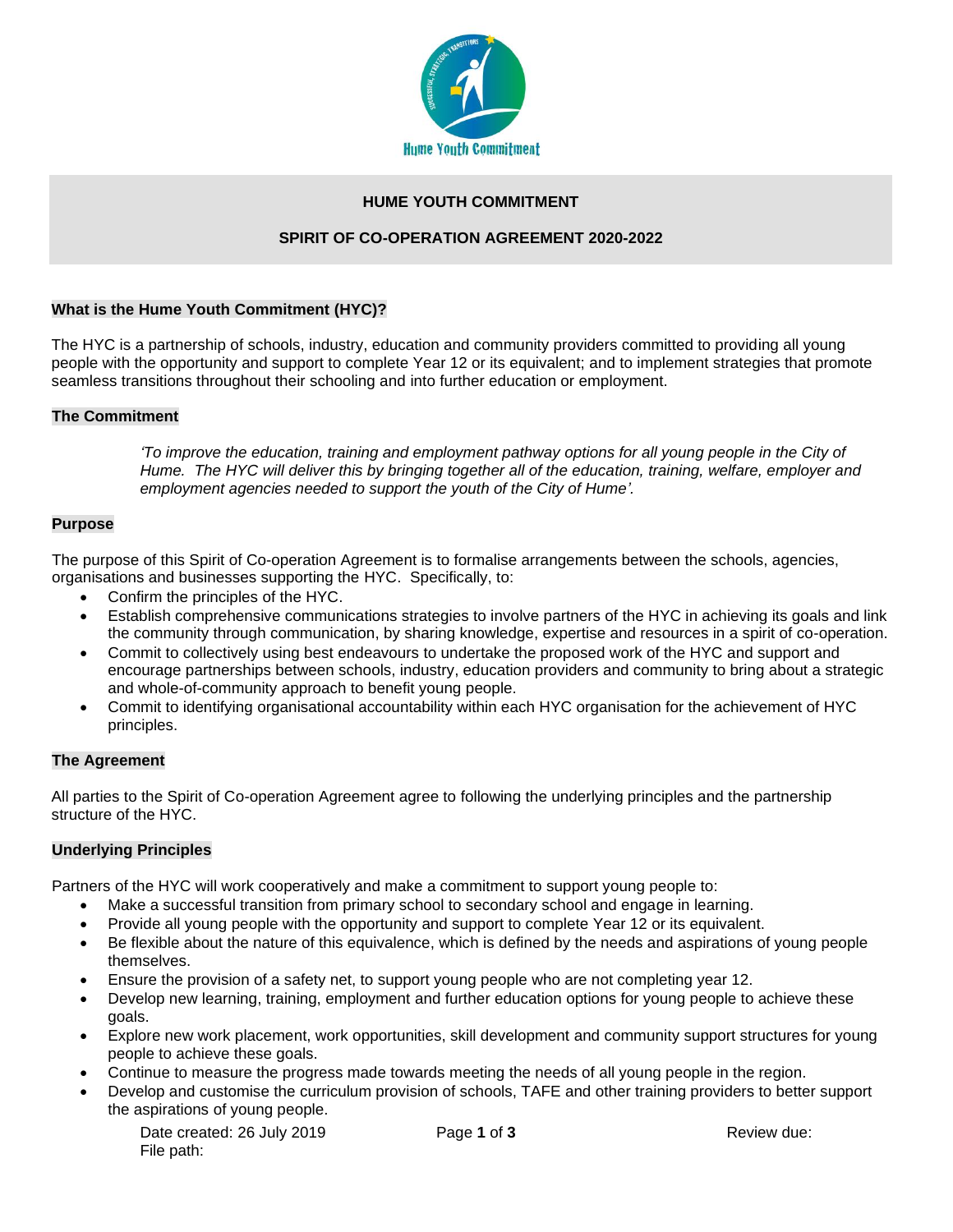

- Develop innovative and collaborative arrangements between key providers of employment, education, training and personal support services.
- Implement strategies that promote a seamless inter-agency collaboration on the progress of young people in their transition.
- Support the families of young people to engage in their children's learning
- Work collaboratively to raise awareness of the diverse needs and issues of young people from culturally and linguistically diverse backgrounds, of Aboriginal and Torres Strait Islander origins, and who have disabilities, in order to support their engagement in education, training and employment.
- Work collaboratively to support young people address health, welfare and social issues that are a barrier to engagement in education and training.

### **Partnership**

Becoming a partner of the HYC is free and is open to all who are willing to work together as a community to enhance the well-being, learning, training and work opportunities of its young people.

All those who sign up to the Spirit of Co-operation Agreement become partners of the HYC which entitles you to:

- Information and resource sharing
- Partnership development opportunities with other members
- Opportunities to promote your activities through the HYC and Tangible Connections networks
- Input into the decision–making processes of HYC

As a partner of the HYC you undertake to actively do what you can within your work plans of your organisation to deliver on 'The Commitment'.

#### **Duration of Agreement**

This Spirit of Co-operation Agreement will operate from 1 January 2020 to 31 December 2022.

The HYC Community Team meets up to 6 times per year.